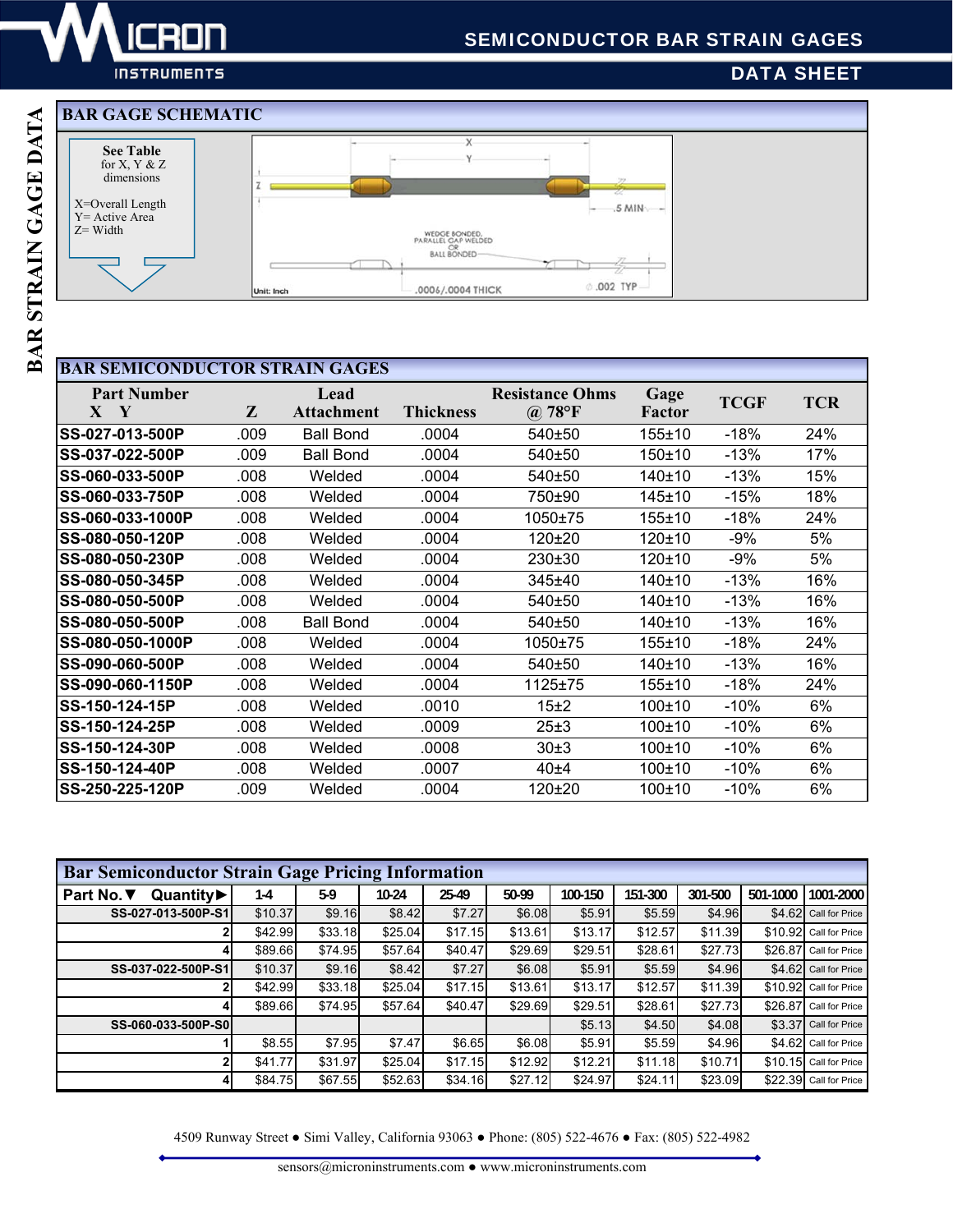

# SEMICONDUCTOR BAR STRAIN GAGES

**INSTRUMENTS** 

# PRICING INFORMATION

| <b>Bar Semiconductor Strain Gage Pricing Information (Continued)</b> |         |         |         |         |         |         |         |         |          |                        |
|----------------------------------------------------------------------|---------|---------|---------|---------|---------|---------|---------|---------|----------|------------------------|
| Part No. ▼ Quantity▶                                                 | $1-4$   | 5.9     | $10-24$ | 25-49   | 50-99   | 100-150 | 151-300 | 301-500 | 501-1000 | 1001-2000              |
| SS-060-033-750P-S1                                                   | \$10.37 | \$9.86  | \$9.34  | \$8.80  | \$6.66  | \$6.50  | \$6.25  | \$6.01  | \$5.81   | Call for Price         |
| 2                                                                    | \$42.99 | \$34.75 | \$27.60 | \$18.97 | \$14.21 | \$13.88 | \$13.31 | \$12.81 |          | \$12.36 Call for Price |
| 4                                                                    | \$87.20 | \$70.69 | \$55.13 | \$37.96 | \$29.69 | \$28.97 | \$27.21 | \$26.36 | \$25.41  | Call for Price         |
| SS-060-033-1000P-S1                                                  | \$10.37 | \$9.86  | \$9.34  | \$8.80  | \$6.66  | \$6.50  | \$6.25  | \$6.01  | \$5.81   | Call for Price         |
| 2                                                                    | \$42.99 | \$34.75 | \$27.60 | \$18.97 | \$14.21 | \$13.88 | \$13.31 | \$12.81 |          | \$12.36 Call for Price |
| 4                                                                    | \$87.20 | \$70.69 | \$55.13 | \$37.96 | \$29.69 | \$28.97 | \$27.21 | \$26.36 |          | \$25.41 Call for Price |
| SS-080-050-120P-S1                                                   | \$8.55  | \$8.02  | \$7.47  | \$6.65  | \$6.08  | \$5.91  | \$5.59  | \$4.96  |          | \$4.62 Call for Price  |
|                                                                      | \$41.77 | \$32.27 | \$25.04 | \$17.15 | \$12.92 | \$12.21 | \$11.18 | \$10.71 |          | \$10.15 Call for Price |
| 4                                                                    | \$84.75 | \$68.21 | \$52.63 | \$34.16 | \$27.12 | \$24.97 | \$24.11 | \$23.09 |          | \$22.39 Call for Price |
| SS-080-050-230P-S1                                                   | \$8.55  | \$8.02  | \$7.47  | \$6.65  | \$6.08  | \$5.91  | \$5.59  | \$4.96  |          | \$4.62 Call for Price  |
| 2                                                                    | \$41.77 | \$32.27 | \$25.04 | \$17.15 | \$12.92 | \$12.21 | \$11.18 | \$10.71 |          | \$10.15 Call for Price |
|                                                                      | \$84.75 | \$68.21 | \$52.63 | \$34.16 | \$27.12 | \$24.97 | \$24.11 | \$23.09 |          | \$22.39 Call for Price |
| SS-080-050-345P-S1                                                   | \$8.55  | \$8.02  | \$7.47  | \$6.65  | \$6.08  | \$5.91  | \$5.59  | \$4.96  |          | \$4.62 Call for Price  |
| 2                                                                    | \$41.77 | \$32.27 | \$25.04 | \$17.15 | \$12.92 | \$12.21 | \$11.18 | \$10.71 |          | \$10.15 Call for Price |
| 4                                                                    | \$84.75 | \$68.21 | \$52.63 | \$34.16 | \$27.12 | \$24.97 | \$24.11 | \$23.09 |          | \$22.39 Call for Price |
| SS-080-050-500P-S0                                                   |         |         |         |         |         | \$5.13  | \$4.50  | \$4.08  | \$3.37   | Call for Price         |
|                                                                      | \$8.55  | \$8.02  | \$7.47  | \$6.65  | \$6.08  | \$5.91  | \$5.59  | \$4.96  | \$4.62   | Call for Price         |
| 2                                                                    | \$41.77 | \$32.27 | \$25.04 | \$17.15 | \$12.92 | \$12.21 | \$11.18 | \$10.71 |          | \$10.15 Call for Price |
|                                                                      | \$84.75 | \$68.21 | \$52.63 | \$34.16 | \$27.12 | \$24.97 | \$24.11 | \$23.09 |          | \$22.39 Call for Price |
| SS-080-050-500PBB-S1                                                 | \$10.98 | \$9.86  | \$9.67  | \$9.15  | \$7.24  | \$6.56  | \$6.02  | \$5.52  |          | \$5.43 Call for Price  |
| 2                                                                    | \$50.39 | \$42.17 | \$33.84 | \$25.27 | \$14.91 | \$13.17 | \$13.11 | \$12.50 |          | \$12.36 Call for Price |
|                                                                      | \$98.23 | \$89.29 | \$71.37 | \$53.13 | \$32.27 | \$28.97 | \$28.82 | \$28.26 | \$27.87  | Call for Price         |
| SS-080-050-1000P-S1                                                  | \$10.37 | \$9.86  | \$9.34  | \$8.80  | \$6.66  | \$6.50  | \$6.25  | \$6.01  |          | \$5.81 Call for Price  |
| 2                                                                    | \$42.99 | \$34.75 | \$27.60 | \$18.97 | \$14.21 | \$13.88 | \$13.31 | \$12.81 |          | \$12.36 Call for Price |
|                                                                      | \$87.20 | \$70.69 | \$55.13 | \$37.96 | \$29.69 | \$28.97 | \$27.21 | \$26.36 |          | \$25.41 Call for Price |
| SS-090-060-500P-S0                                                   |         |         |         |         |         | \$5.13  | \$4.50  | \$4.08  |          | \$3.37 Call for Price  |
|                                                                      | \$8.55  | \$8.02  | \$7.47  | \$6.65  | \$6.08  | \$5.91  | \$5.59  | \$4.96  |          | \$4.62 Call for Price  |
| 2                                                                    | \$41.77 | \$32.27 | \$25.04 | \$17.15 | \$12.92 | \$12.21 | \$11.18 | \$10.71 |          | \$10.15 Call for Price |
|                                                                      | \$84.75 | \$68.21 | \$52.63 | \$34.16 | \$27.12 | \$24.97 | \$24.11 | \$23.09 |          | \$22.39 Call for Price |
| SS-090-060-1150P-S1                                                  | \$10.37 | \$9.86  | \$9.34  | \$8.80  | \$6.66  | \$6.50  | \$6.25  | \$6.01  |          | \$5.81 Call for Price  |
| $\mathbf{2}$                                                         | \$42.99 | \$34.75 | \$27.60 | \$18.97 | \$14.21 | \$13.88 | \$13.31 | \$12.81 |          | \$12.36 Call for Price |
|                                                                      | \$87.20 | \$70.69 | \$55.13 | \$37.96 | \$29.69 | \$28.97 | \$27.21 | \$26.36 |          | \$25.41 Call for Price |
| SS-150-124-15P-S0                                                    |         |         |         |         |         | \$6.56  | \$5.35  | \$5.08  |          | \$4.68 Call for Price  |
| 1                                                                    | \$13.39 | \$12.31 | \$11.19 | \$10.05 | \$8.97  | \$7.84  | \$7.34  | \$5.82  |          | \$5.06 Call for Price  |
| SS-150-124-25P-S0                                                    |         |         |         |         |         | \$6.56  | \$5.35  | \$5.08  |          | \$4.68 Call for Price  |
| 1                                                                    | \$13.39 | \$12.31 | \$11.19 | \$10.05 | \$8.97  | \$7.84  | \$7.34  | \$5.82  |          | \$5.06 Call for Price  |
| SS-150-124-30P-S0                                                    |         |         |         |         |         | \$6.56  | \$5.35  | \$5.08  |          | \$4.68 Call for Price  |
|                                                                      | \$13.39 | \$12.31 | \$11.19 | \$10.05 | \$8.97  | \$7.84  | \$7.34  | \$5.82  |          | \$5.06 Call for Price  |
| SS-150-124-40P-S0                                                    |         |         |         |         |         | \$6.56  | \$5.35  | \$5.08  |          | \$4.68 Call for Price  |
| 11                                                                   | \$13.39 | \$12.31 | \$11.19 | \$10.05 | \$8.97  | \$7.84  | \$7.34  | \$5.82  |          | \$5.06 Call for Price  |
| SS-250-225-120P-S1                                                   | \$13.39 | \$12.31 | \$10.58 | \$9.42  | \$8.69  | \$8.21  | \$7.69  | \$7.10  |          | \$6.49 Call for Price  |
| 2                                                                    | \$45.43 | \$37.22 | \$28.85 | \$21.50 | \$20.34 | \$19.19 | \$18.17 | \$17.14 |          | \$16.72 Call for Price |
| 4                                                                    | \$92.11 | \$75.69 | \$71.37 | \$44.25 | \$41.97 | \$38.32 | \$36.27 | \$34.16 |          | \$33.36 Call for Price |

4509 Runway Street ● Simi Valley, California 93063 ● Phone: (805) 522-4676 ● Fax: (805) 522-4982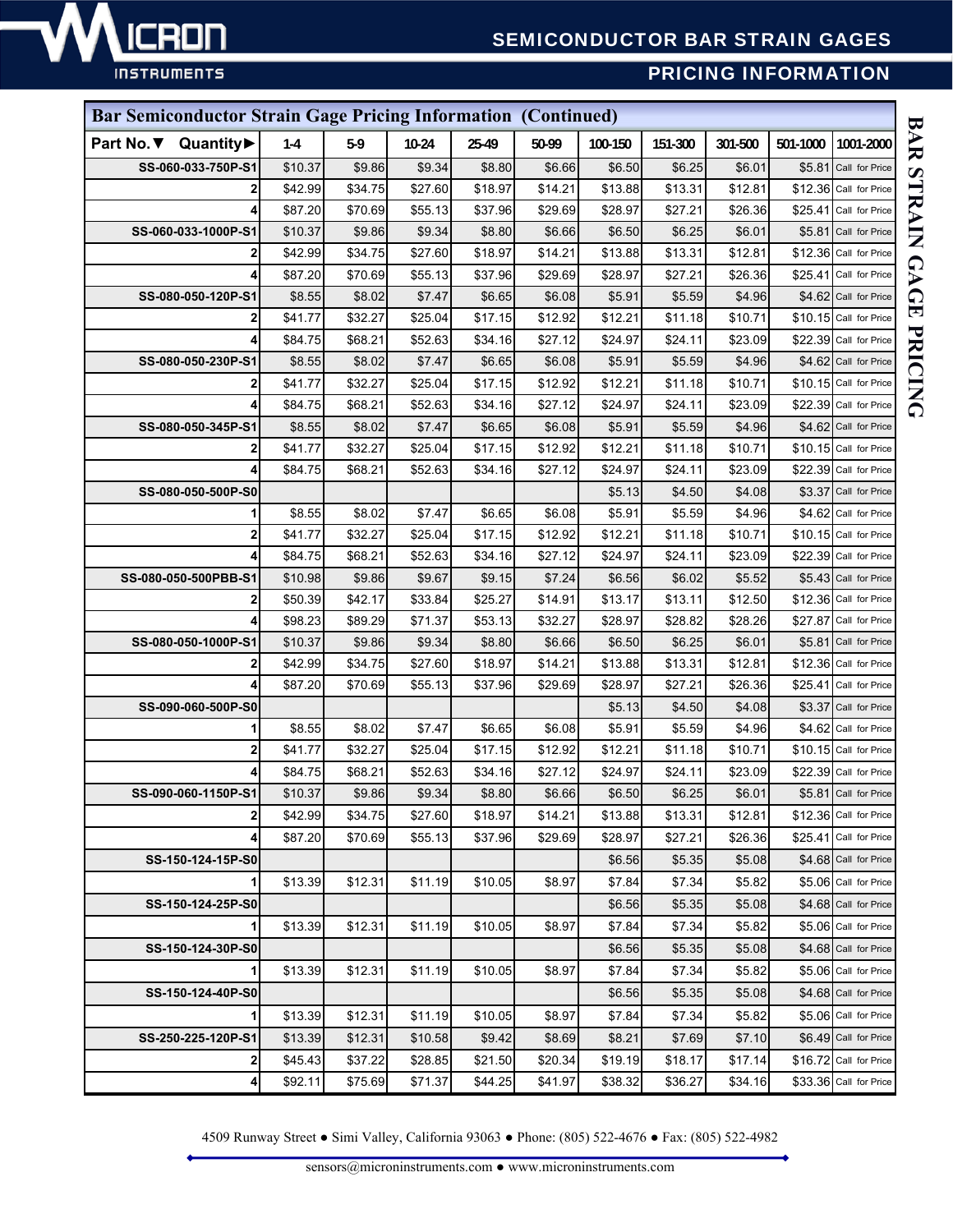

ORDERING INFORMATION

# **STANDARD SEMICONDUCTOR STRAIN GAGES**

Micron semiconductor strain gages are made from **"P"** doped bulk silicon. This is a two terminal resistive device. The silicon is micro machined to shape thus eliminating molecular dislocation or cracks, thereby optimizing performance.

| <b>STANDARD GAGE SPECIFICATIONS</b>                                       |                                                                                 |  |  |  |  |  |  |
|---------------------------------------------------------------------------|---------------------------------------------------------------------------------|--|--|--|--|--|--|
| <b>Materials</b><br>Czochralski pulled boron doped silicon                |                                                                                 |  |  |  |  |  |  |
| Leads<br>.002 dia. Gold x 0.5 in. long. Some gages have .0015 dia. Leads. |                                                                                 |  |  |  |  |  |  |
| <b>Contact Pads</b>                                                       | Gold nickel fused, vapor deposited gold or vapor deposited aluminum for Hi-Temp |  |  |  |  |  |  |
| <b>Lead Attachments</b>                                                   | Parallel gap welded with epoxy reinforcement. Ball Bond or Wedge Bond           |  |  |  |  |  |  |
| <b>Operating Strain</b>                                                   | $\pm 2000 \mu$ inch/inch (3000 $\mu$ inch/inch max.)                            |  |  |  |  |  |  |
| Linearity                                                                 | Better than $\pm 0.25\%$ to 600 $\mu$ inch/inch                                 |  |  |  |  |  |  |
|                                                                           | Better than $\pm 1.5\%$ to 1500 $\mu$ inch/inch                                 |  |  |  |  |  |  |

**Max. Operating Temperature** 500°F

| <b>Ordering Guidelines</b>                                                                                                                                                                                                                                                                                                                                                  | <b>Example</b>                                                                                                                                                                                                                                                                         |  |  |  |  |  |
|-----------------------------------------------------------------------------------------------------------------------------------------------------------------------------------------------------------------------------------------------------------------------------------------------------------------------------------------------------------------------------|----------------------------------------------------------------------------------------------------------------------------------------------------------------------------------------------------------------------------------------------------------------------------------------|--|--|--|--|--|
| $\boxed{\left \mathbf{A}\overset{\mathsf{L}}{\rightarrow}\right \mathbf{B}\overset{\mathsf{L}}{\rightarrow}\right \mathbf{C}\overset{\mathsf{L}}{\rightarrow}\left \mathbf{D}\overset{\mathsf{L}}{\rightarrow}\right \mathbf{E}\overset{\mathsf{L}}{\rightarrow}\right \mathbf{F}\overset{\mathsf{L}}{\rightarrow}\zeta\overset{\mathsf{L}}{\rightarrow}\mathbf{G}\right }$ | $\overline{\left \textrm{SS}\right }\rightarrow \left \overline{080}\right  \rightarrow \left \overline{050}\right  \rightarrow \left \overline{500}\right  \rightarrow \left \overline{P}\right  \rightarrow \left \overline{U}\right  \rightarrow \left\langle \overline{S4}\right $ |  |  |  |  |  |
| A. Model (SS)                                                                                                                                                                                                                                                                                                                                                               | SS-080-050-500P U S4 is a Semiconductor Strain gage with                                                                                                                                                                                                                               |  |  |  |  |  |
| <b>B.</b> Total Length                                                                                                                                                                                                                                                                                                                                                      | a total length of 080 and an active length of 050. The gage has a<br>nominal resistance of 500 at 78 degrees F. The gage is further<br>defined as Dopant P and Configured as a 'U'* Gage.<br>S4 specifies a matched set of 4 gages.                                                    |  |  |  |  |  |
| C. Active Length                                                                                                                                                                                                                                                                                                                                                            |                                                                                                                                                                                                                                                                                        |  |  |  |  |  |
| D. Nominal Resistance at 78°F                                                                                                                                                                                                                                                                                                                                               |                                                                                                                                                                                                                                                                                        |  |  |  |  |  |
| E. Dopant                                                                                                                                                                                                                                                                                                                                                                   | Note: S4 Matched set of 4 gages<br>• S2 Matched set of 2 gages.                                                                                                                                                                                                                        |  |  |  |  |  |
| F. U Gage, M Gage, or Leave Blank for Bar Gage*                                                                                                                                                                                                                                                                                                                             | S1 Single gage with data.                                                                                                                                                                                                                                                              |  |  |  |  |  |
| G. Specifies Single, Matched or Bulk Gages                                                                                                                                                                                                                                                                                                                                  | S0 Bulk gage without data.<br>'Specify Gage Type: "U", "M" or Leave Blank for Bar Gage.                                                                                                                                                                                                |  |  |  |  |  |
|                                                                                                                                                                                                                                                                                                                                                                             | For Matched Sets of S5 up to sets of S16 Consult Factory                                                                                                                                                                                                                               |  |  |  |  |  |
| <b>Standard Bridge Matching</b>                                                                                                                                                                                                                                                                                                                                             |                                                                                                                                                                                                                                                                                        |  |  |  |  |  |

| <b>Standard Bridge Matching</b> |             |             |             |                                   |  |  |  |  |  |
|---------------------------------|-------------|-------------|-------------|-----------------------------------|--|--|--|--|--|
| Temperature $\mathrm{P}F$       | ∩∘          | 78°         | $278^\circ$ | <b>Percent of Base Resistance</b> |  |  |  |  |  |
| <b>Standard Matching</b>        | $\pm 0.6\%$ | $\pm 0.4\%$ | $\pm 0.4\%$ |                                   |  |  |  |  |  |

**Note:** Custom special matching gages (Mil-Spec.) or additional data points are also available. Please contact Micron Instruments for details. **Phone: (805) 522-4676** 

| <b>Terms &amp; Conditions</b> |                                                                  |  |  |  |  |  |  |  |
|-------------------------------|------------------------------------------------------------------|--|--|--|--|--|--|--|
| Min. Order:<br>\$50.00        |                                                                  |  |  |  |  |  |  |  |
| <b>FOB:</b>                   | Simi Valley, California                                          |  |  |  |  |  |  |  |
| Terms:                        | Net 30 Days<br>Credit Cards: Visa, Master Card, American Express |  |  |  |  |  |  |  |
|                               | <b>Effective Date:</b> $01-2016$                                 |  |  |  |  |  |  |  |
|                               | <b>Prices Subject to Change without Notice</b>                   |  |  |  |  |  |  |  |

4509 Runway Street ● Simi Valley, California 93063 ● Phone: (805) 522-4676 ● Fax: (805) 522-4982

sensors@microninstruments.com ● www.microninstruments.com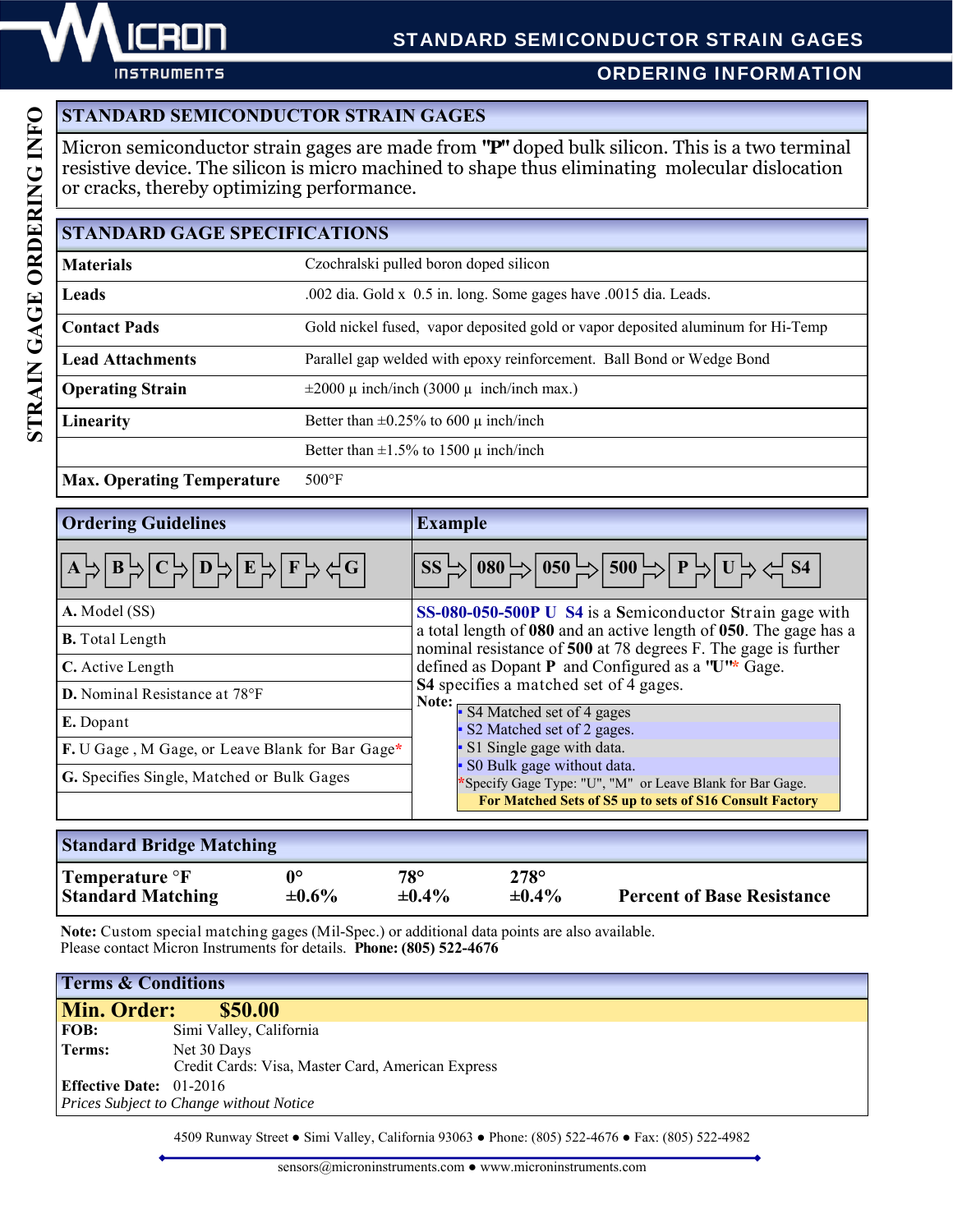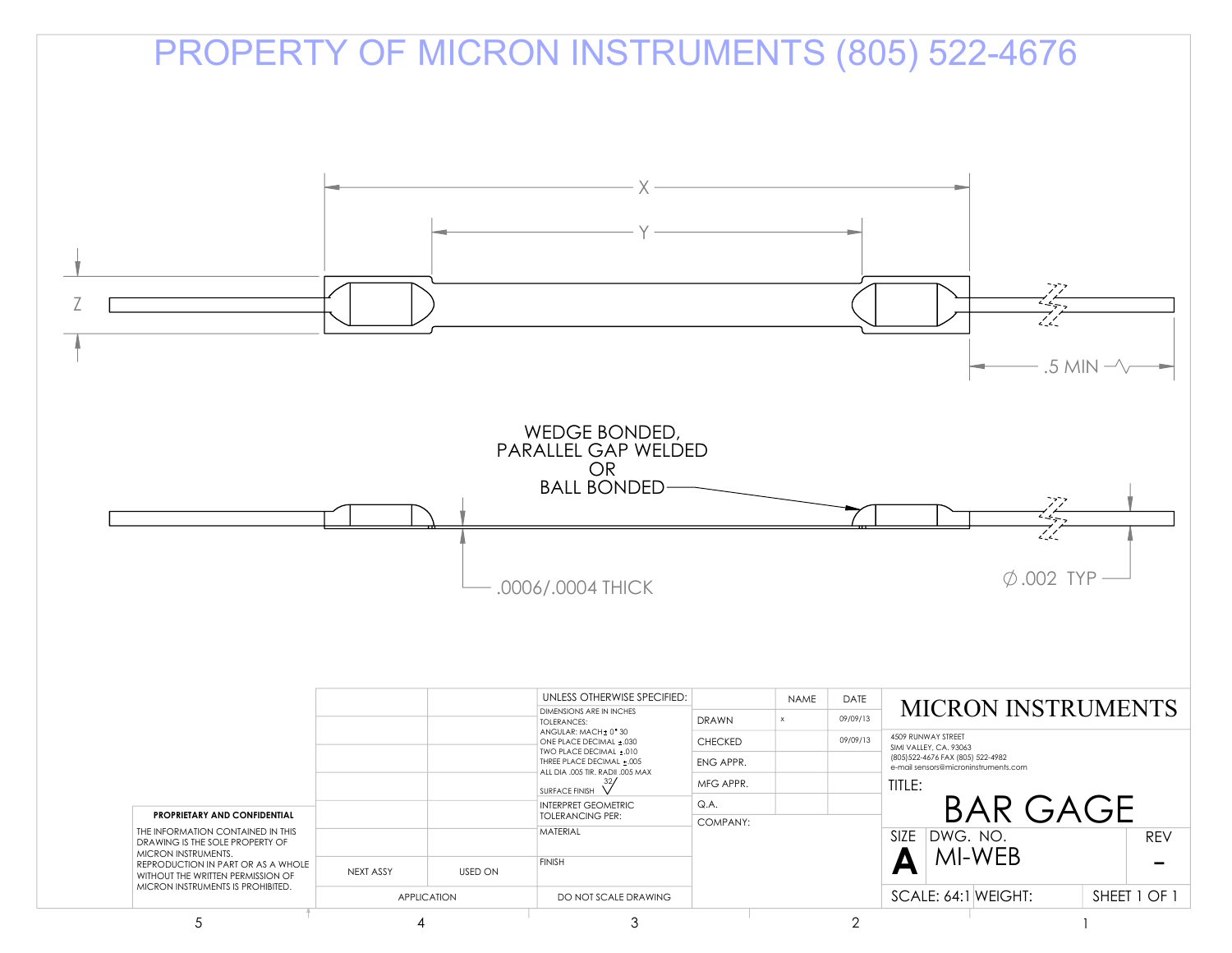

### WIRE BONDING

### Tech Note: WB.10.2014

Below are Descriptions and Illustrations of the Gold or Aluminum wire bonds used in the manufacturing of P-doped Silicon semiconductor strain gages and N- doped temperature sensors at Micron Instruments.

# **Types of Bonding**

- PARALLEL GAP
- BALL BOND
- WEDGE BOND

### **PARALLEL GAP**

#### **Parallel gap bonding is a resistance weld.**

This weld uses High current and two Tungsten conductors spaced a short distance apart on the gold pads. Pressing the 0.002 diameter pure gold lead wire to the pads under high current welds the gold wire to the gold pad creating the bond. The leads come off the gage axially and are a minimum length of .050".

Commonly used on the Straight "Bar", "U" or "M" shaped gages.



4509 Runway Street ● Simi Valley, California 93063 ● Phone:(805) 522-4676 ● Fax: (805) 522-4982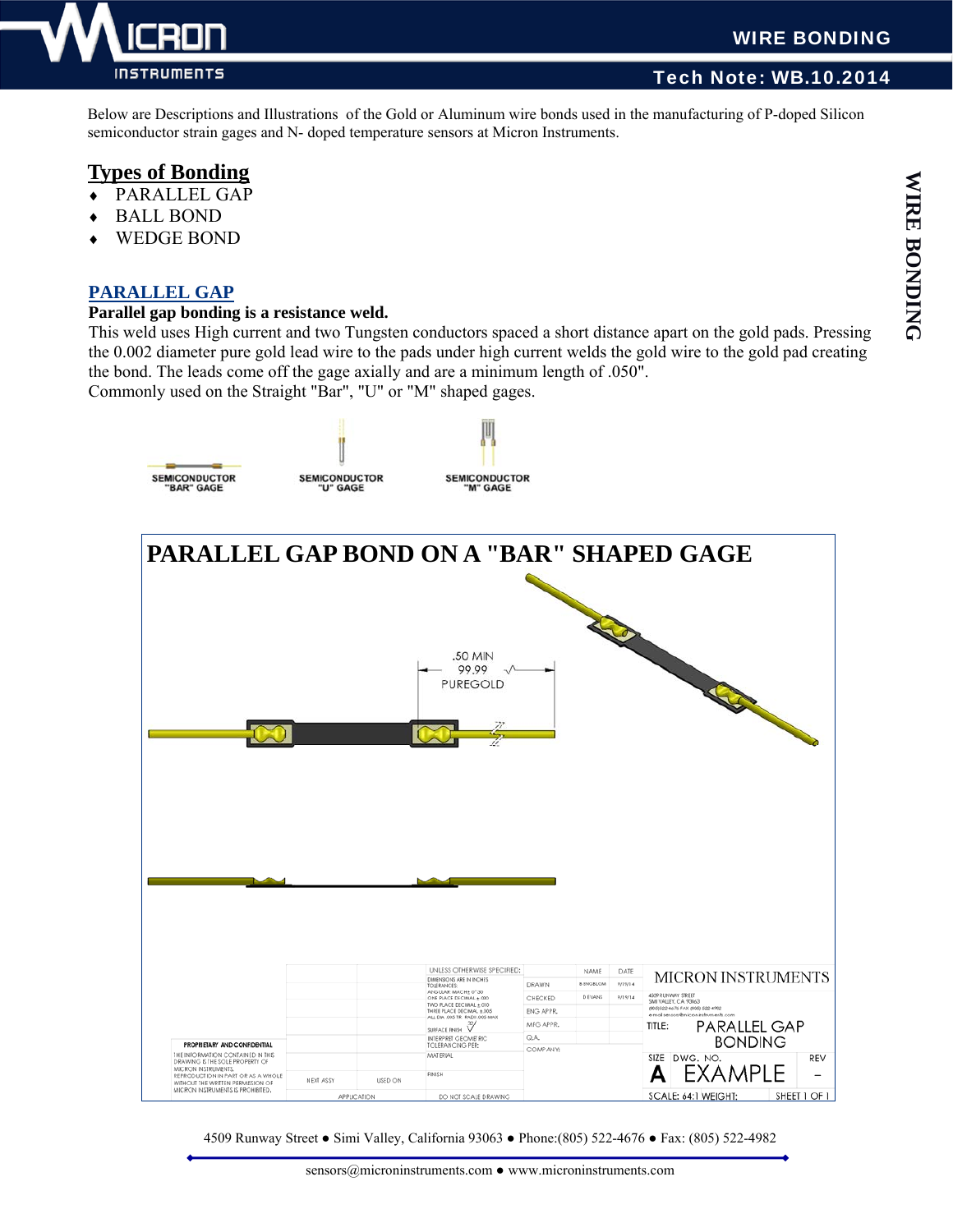

### WIRE BONDING

### TECH NOTE: WB.10.2014

#### **BALL BONDING**

#### **The ball bond is an elevated temperature ultrasonic bond.**

Gold wire (0.0020 or 0.0015 diameter) is grabbed by a ceramic capillary, a tail of Gold wire is formed at the first cut off and forms a ball. This ball is vibrated as it presses onto the Gold or Aluminum pad fusing it to the pad as shown. Both gold wires are initially perpendicular to the gage then are bent 90º within .100". Wires are minimum length of .050". This bond is used when pad space is limited (small and miniature gages).

Commonly used on the Straight "Bar", or "U" shaped gages.

SEMICONDUCTOR<br>"U" GAGE



4509 Runway Street ● Simi Valley, California 93063 ● Phone:(805) 522-4676 ● Fax: (805) 522-4982